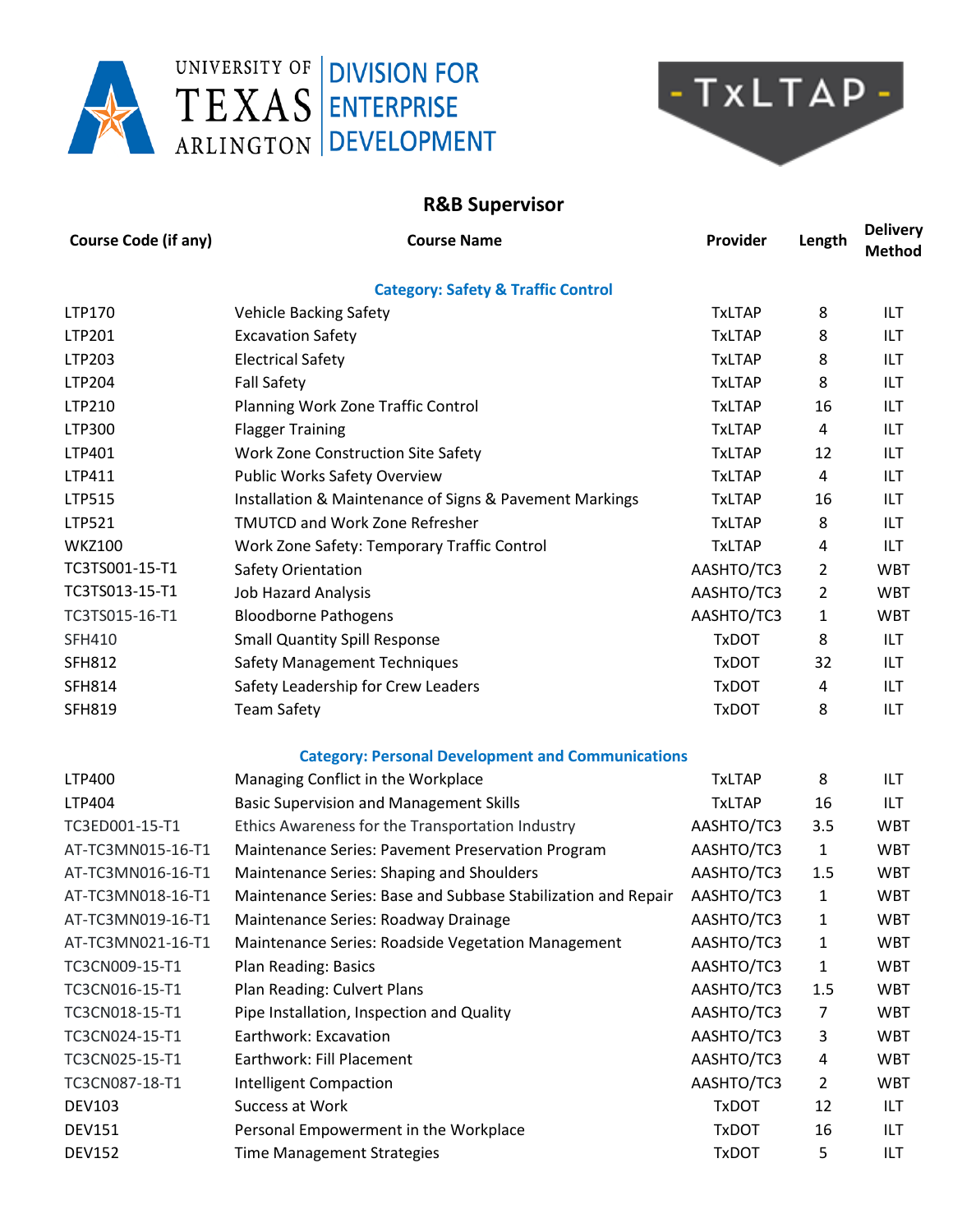## **R&B Supervisor**

|                             |                                                                         |               |                | <b>Delivery</b> |
|-----------------------------|-------------------------------------------------------------------------|---------------|----------------|-----------------|
| <b>Course Code (if any)</b> | <b>Course Name</b>                                                      | Provider      | Length         | <b>Method</b>   |
|                             | <b>Category: Personal Development and Communications -</b><br>continued |               |                |                 |
| <b>DEV234</b>               | Workplace Inclusion                                                     | <b>TxDOT</b>  | 8              | ILT             |
| N/A                         | <b>Communication Skills for Supervisors</b>                             | Other         | $8 - 16$       | ILT             |
| N/A                         | <b>Performing Effective Evaluations</b>                                 | Other         | $8 - 16$       | ILT             |
| N/A                         | <b>Team Building</b>                                                    | Other         | $8 - 16$       | ILT             |
|                             | <b>Category: Core Skills</b>                                            |               |                |                 |
| <b>EDC003</b>               | Focus on Reducing Rural Roadway Departures (FoRRRwD)                    | <b>TxLTAP</b> | 8              | ILT             |
| <b>EDC004</b>               | Safe Transportation for Everday Pedestrians                             | <b>TxLTAP</b> | 8              | ILT             |
| <b>EDC005</b>               | <b>Project Bundling</b>                                                 | <b>TxLTAP</b> | 8              | ILT             |
| <b>EDC007</b>               | Road Weather Management                                                 | <b>TxLTAP</b> | $\overline{2}$ | ILT             |
| <b>EDC008</b>               | Safety Edge                                                             | <b>TxLTAP</b> | $\overline{2}$ | ILT             |
| <b>EDC009</b>               | Warm Mix Asphalt                                                        | <b>TxLTAP</b> | $\overline{2}$ | ILT             |
| LTP111                      | Equipment Preventive Maintenance - expanded version                     | <b>TxLTAP</b> | 16             | ILT             |
| LTP120                      | Asphalt Distributor                                                     | <b>TxLTAP</b> | 32             | ILT             |
| LTP123                      | <b>Asphalt Operations Training</b>                                      | <b>TxLTAP</b> | 32             | ILT             |
| LTP125                      | Forklift Operator                                                       | <b>TxLTAP</b> | 8              | ILT             |
| <b>LTP127</b>               | Aerial/Scissor Lift                                                     | <b>TxLTAP</b> | 8              | ILT             |
| LTP130                      | Motor Grader - Beginner                                                 | <b>TxLTAP</b> | 32             | ILT             |
| LTP131                      | Motor Grader - Intermediate                                             | <b>TxLTAP</b> | 32             | ILT             |
| LTP132                      | Motor Grader - Advanced                                                 | <b>TxLTAP</b> | 32             | ILT             |
| LTP140                      | Excavator (Telescoping Boom/Gradall)                                    | <b>TxLTAP</b> | 32             | ILT             |
| LTP142                      | Mini Excavator                                                          | <b>TxLTAP</b> | 16             | ILT             |
| LTP145                      | Dozer                                                                   | <b>TxLTAP</b> | 32             | ILT             |
| LTP155                      | Backhoe/Front End Loader Operator                                       | <b>TxLTAP</b> | 32             | ILT             |
| LTP160                      | Wheel Loader Operator                                                   | <b>TxLTAP</b> | 16             | ILT             |
| LTP161                      | <b>Track Loader Operator</b>                                            | <b>TxLTAP</b> | 24             | ILT             |
| LTP164                      | Sweeper (Regenerative)                                                  | <b>TxLTAP</b> | 24             | ILT             |
| LTP166                      | <b>Rotary Broom</b>                                                     | <b>TxLTAP</b> | 8              | ILT             |
| LTP172                      | Equipment Load & Tie Down                                               | <b>TxLTAP</b> | 8              | ILT             |
| LTP175                      | Asphalt Profiler                                                        | <b>TxLTAP</b> | 32             | ILT             |
| LTP180                      | Bucket Truck / Digger Derrick                                           | <b>TxLTAP</b> | 24             | ILT             |
| LTP192                      | <b>Skid Steer</b>                                                       | <b>TxLTAP</b> | 8              | ILT             |
| LTP193                      | Roller Operator                                                         | <b>TxLTAP</b> | 8              | ILT             |
| LTP194                      | <b>Compactor Operator</b>                                               | <b>TxLTAP</b> | 8              | ILT             |
| LTP201                      | <b>Tree Trimming Safety Awareness</b>                                   | <b>TxLTAP</b> | 8              | ILT             |
| <b>LTP220</b>               | Heavy Equipment for Wildfire                                            | <b>TxLTAP</b> | 8              | ILT             |
| LTP610                      | Storm Drainage Pipe Installation                                        | <b>TxLTAP</b> | 8              | ILT             |
| LTP611                      | Storm Drainage Pipe and Precast Box Culvert Installation                | <b>TxLTAP</b> | 8              | ILT             |
| LTP704                      | <b>Seal Coat Operations</b>                                             | <b>TxLTAP</b> | 12             | ILT             |